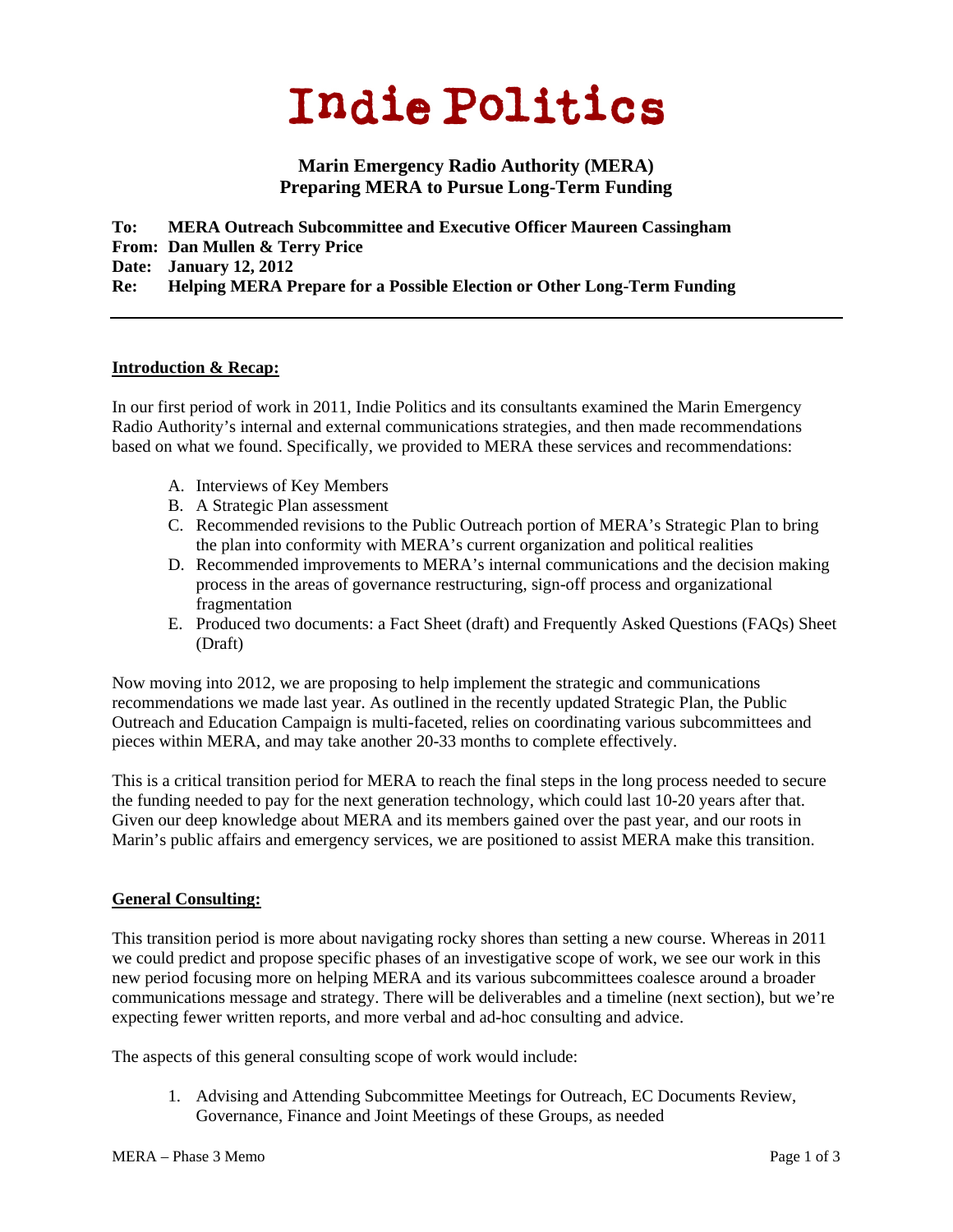2. Working with MERA's Executive Officer and other public agency consultants (CBG Communications, Inc.), as needed

We will still answer to the Outreach Subcommittee, but when determined it was appropriate, we would work with MERA's other subcommittees listed above to ensure MERA's various parts were moving in a coordinated fashion to reach the same communications and message goals.

#### **Deliverables and Timeline:**

As stated in our Phase 2 Memo from July 2011, we are proposing an 20-33 month timeline to develop and implement a Public Education and Outreach Campaign. Now that those recommendations have been broadly incorporated into the Strategic Plan, we would like to help MERA move forward with this timeline:

**First 6-9 Months** – Coordinate internal communications to 'set the stage' for the launch of a long-term funding effort and public education campaign, specifically:

Achieve 'needed actions' for resolution on governance, understanding equipment needs, and financing Proceed with internal communications (i.e., fact sheets, FAQs, messaging, planning, etc.) Develop workable long-term funding options and planning Create materials and presentations for use with MERA members, including helping to develop Website(s) for Outreach Create detailed external education and outreach plan (for use in next phase)

**Next 8-12 Months** – Launch and run external public education campaign, to include:

Development of messaging (story telling) Development of presentations and presentation materials Preparation of education materials and visual media Media relations Training and coaching of presenters Community presentations, including video/audio options Direct mail, social media and other outreach methods Polling of Community awareness of MERA and project On-going consultation on elements of the funding plan

**Final 6-12 Months** – If appropriate, prepare for a ballot measure to go before the voters, which would include:

Retaining financial/bond advisors and election attorneys Lay the groundwork with MERA members, and eventually seek their approval for moving to an election Prepare ballot measure language MERA Board votes to place on the ballot, at which point a private citizens' committee would undertake any campaign

#### **Terms of Work:**

Similar to how we contracted with MERA in 2011, we would look to be retained on an hourly basis for work provided. Work would begin immediately, include the same two consultants (Dan Mullen and Terry